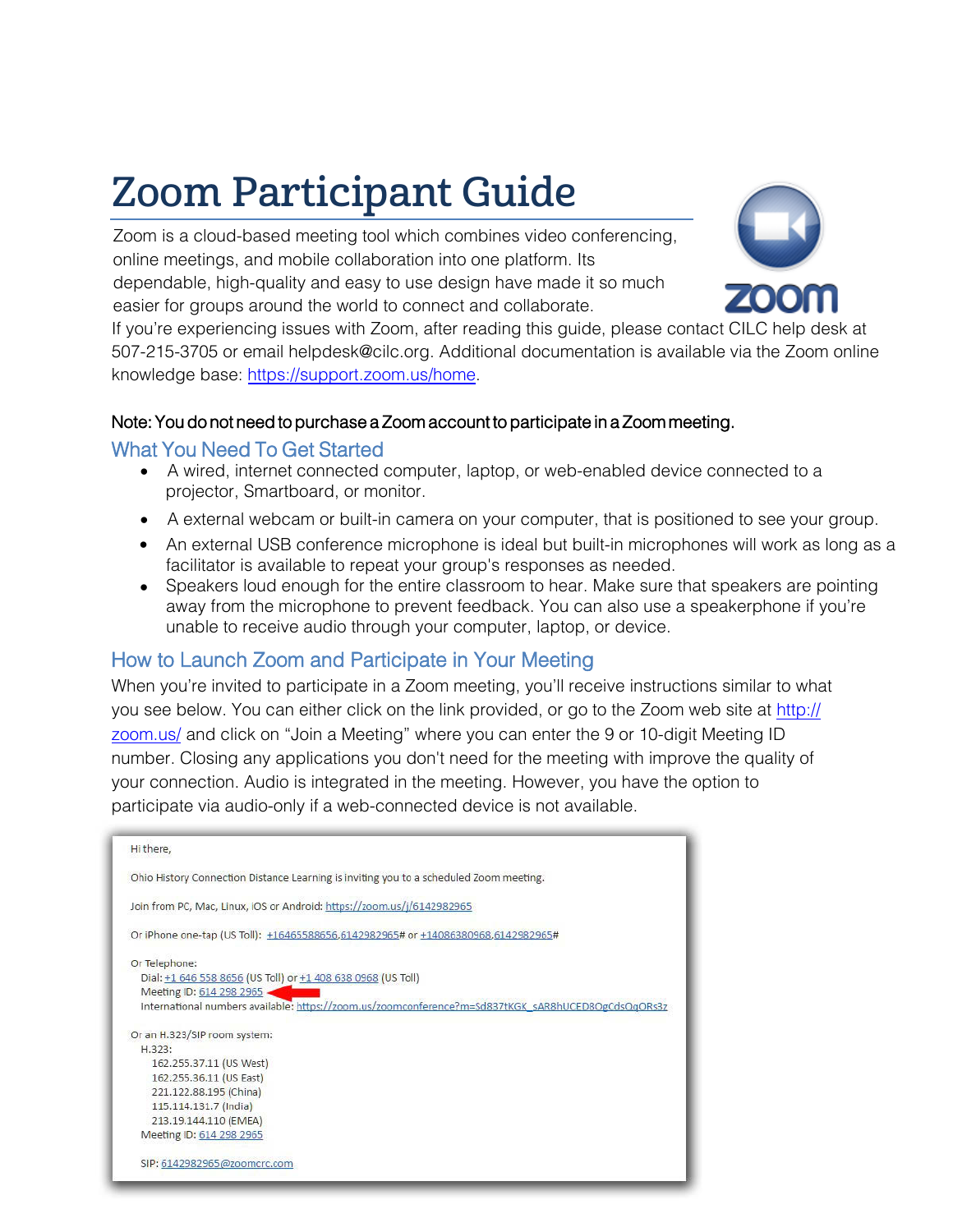## While You're Waiting for the Meeting to Begin

You'll be presented with the following screen if the host hasn't started the meeting at the time you join. We recommend that you check your audio settings while waiting for the meeting to start.

If you're an individual meeting participant, we recommend wearing headphones to avoid audio feedback



## The Zoom Menu Bar

The Zoom menu bar appears at the bottom of the Zoom window once the meeting begins. If you don't see the menu bar, move your mouse slightly and the bar will appear. (The bar disappears after a few seconds when in full-screen mode.)



You can:

- 1. Mute/unmute your audio (not the audio of the participants)
- 2. Stop/start your video
- 3. Configure your settings for items such as audio and video
- 4. Invite more people to join by email, IM , SMS (mobile users) or meeting ID
- 5. View a list of participants
- 6. Share your desktop (everything you have open) or select a specific application to share (e.g., Microsoft PowerPoint or Excel)
- 7. Send a message to one person (private chat) or to all participants
- 8. Record the meeting (if you have been granted permission)
- 9. Leave or end the video meeting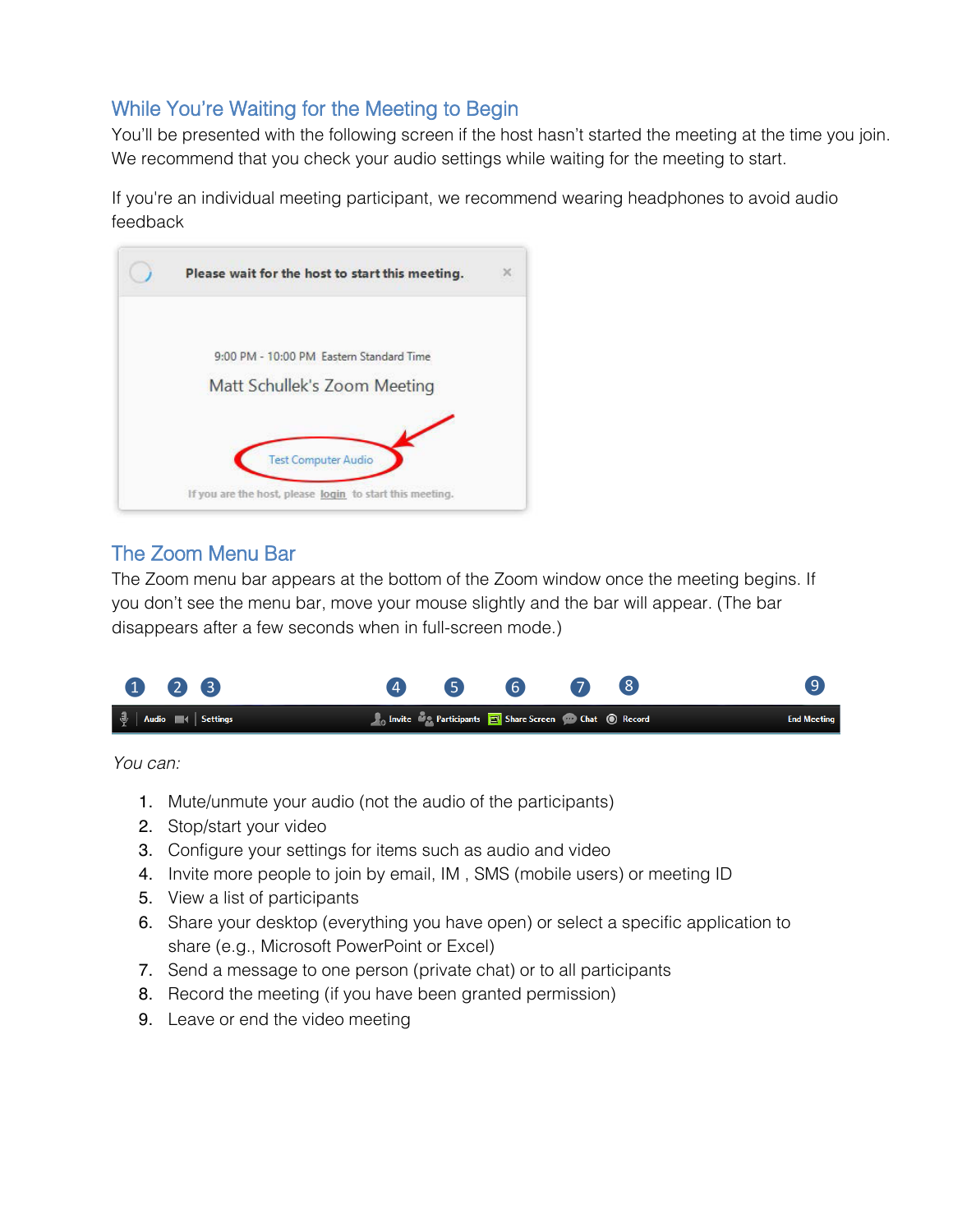## What If You Don't Have a Microphone or Speaker on your PC/Mac?

In the event you do not have a microphone or speaker on your PC/ Mac, you can join a Zoom meeting via teleconferencing/audio conferencing (using a telephone enabled with a speakerphone).

## To join by computer (for video) and telephone (for audio)

- 1. Join a Zoom meeting
- 2. Once you are in the meeting, select **Join Audio** in the menu bar



3. Follow instructions on the dialog box to Dial In



Note: If you decided to Join via telephone after Join via computer, please select Audio Options and Leave Computer Audio. Then enter #Participant ID#. Otherwise you may hear audio feedback or an echo during the connection.

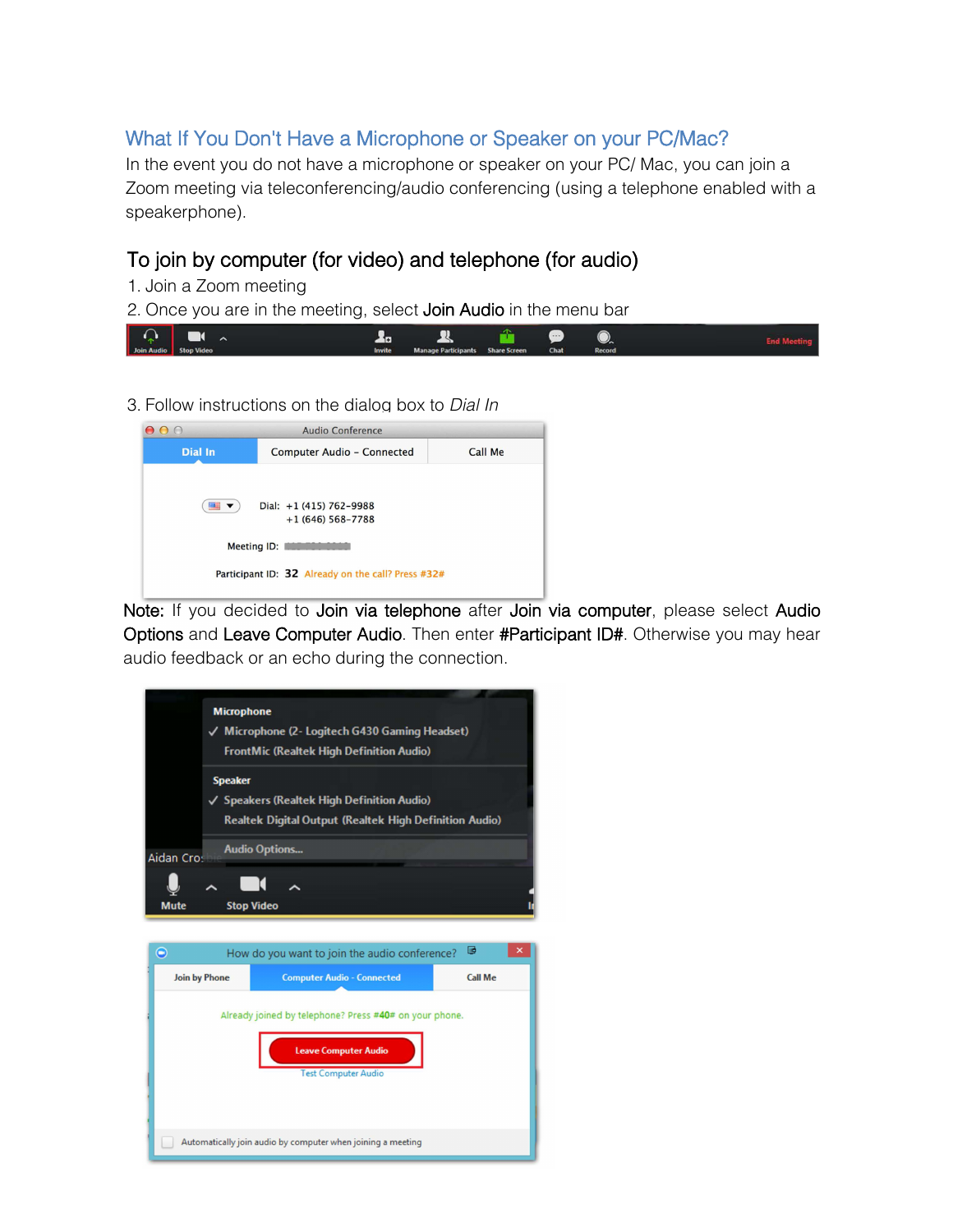## Switching Between Views (Share Screen and Video)

As a participant you might be asked to share your desktop or an application. During a meeting you can switch back and forth between sharing your screen and sharing your video as often as needed.

**All Invite May Participants To Share Scre** 

#### If you are in video mode, switch to screen share by:

1. Clicking on "Share Screen":

#### $\frac{1}{2}$  | Audio  $\blacksquare$  | Settings

2. A window showing all possible options for you to share displays. Click on the item you want to display and then click "OK":

<sup>n</sup> Chat

◉ Record → Lea

| and in a contract perform and concern did<br>an alternative in the detection<br>Desktop 1 | <b>Stone Car</b><br>where we have the com-<br><b>BR Hm T B B m</b><br><b>SAABEITEMBBH</b><br><b><i><b><i>BRRW-DM-BRH</i></b></i></b><br>In 1979, with a country of the company of the control of the con-<br>anno 30<br>Desktop <sub>2</sub> | <b><i>Charley Harrison and Charles</i></b><br><b>American Constitution</b><br>to it's minimal decourt and go viscolated a<br><b>CONTRACTOR</b><br><b>BW</b><br><b>Management</b><br>Zoom end-user guide book.d | Show all windows |  |
|-------------------------------------------------------------------------------------------|----------------------------------------------------------------------------------------------------------------------------------------------------------------------------------------------------------------------------------------------|----------------------------------------------------------------------------------------------------------------------------------------------------------------------------------------------------------------|------------------|--|
| Share computer audio during screen sharing                                                |                                                                                                                                                                                                                                              |                                                                                                                                                                                                                | OK<br>Cancel     |  |

#### If you are displaying your screen, switch to video by:

1. Clicking "Stop Share" from the sharing/annotation menu at the top of the screen:



The view will immediately switch back to showing the webcam videos of the participants.

## Audio Mute and Unmute

During a session you might be asked to mute your microphone until you have a question or comment. This helps to minimize audio feedback. Mute your audio by clicking on the microphone icon located in the lower left-hand corner of the menu bar.



Audio is not muted and all and Audio is muted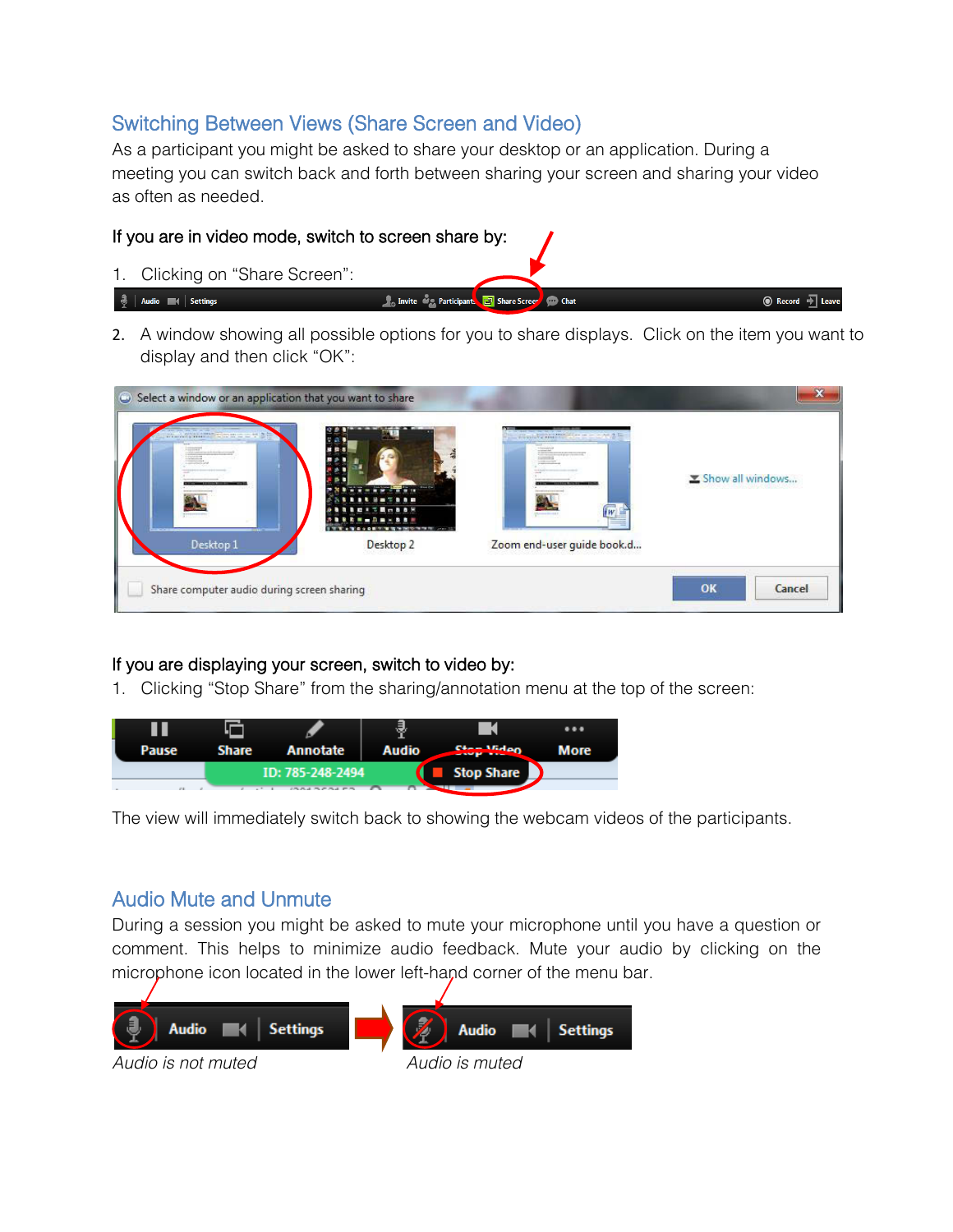## **Chat**

The chat feature provides the ability to send instant messages during the session. You can send private chat to one person or message all participants. In the event you experience issues with your microphone, using the chat feature can serve as an alternate means of communication.



<sup>2.</sup> Type a message and press "Enter" on your keyboard to send. Messages are sent to all participants by default. You can message an individual participant via private chat by clicking on the drop down menu, and selecting an individual's name.

| C Zoom Group Chat<br>$\Box$ | × |
|-----------------------------|---|
|                             |   |
|                             |   |
|                             |   |
|                             |   |
|                             |   |
|                             |   |
|                             |   |
| I                           |   |
|                             |   |
| I                           |   |
| Send to: All                |   |

#### How to Record a Session

You must either be the host or the host must grant you permission to record.

1. If the host has granted permission to record, record the session by clicking the "Record" button.

![](_page_4_Picture_8.jpeg)

After you click "Record" you'll receive a message indicating how the file will be saved. All recorded meetings are stored locally on your device or computer.

![](_page_4_Picture_10.jpeg)

2. Click "Stop Recording" to end the recording (note: this ends the recording but does not end the meeting).

![](_page_4_Picture_12.jpeg)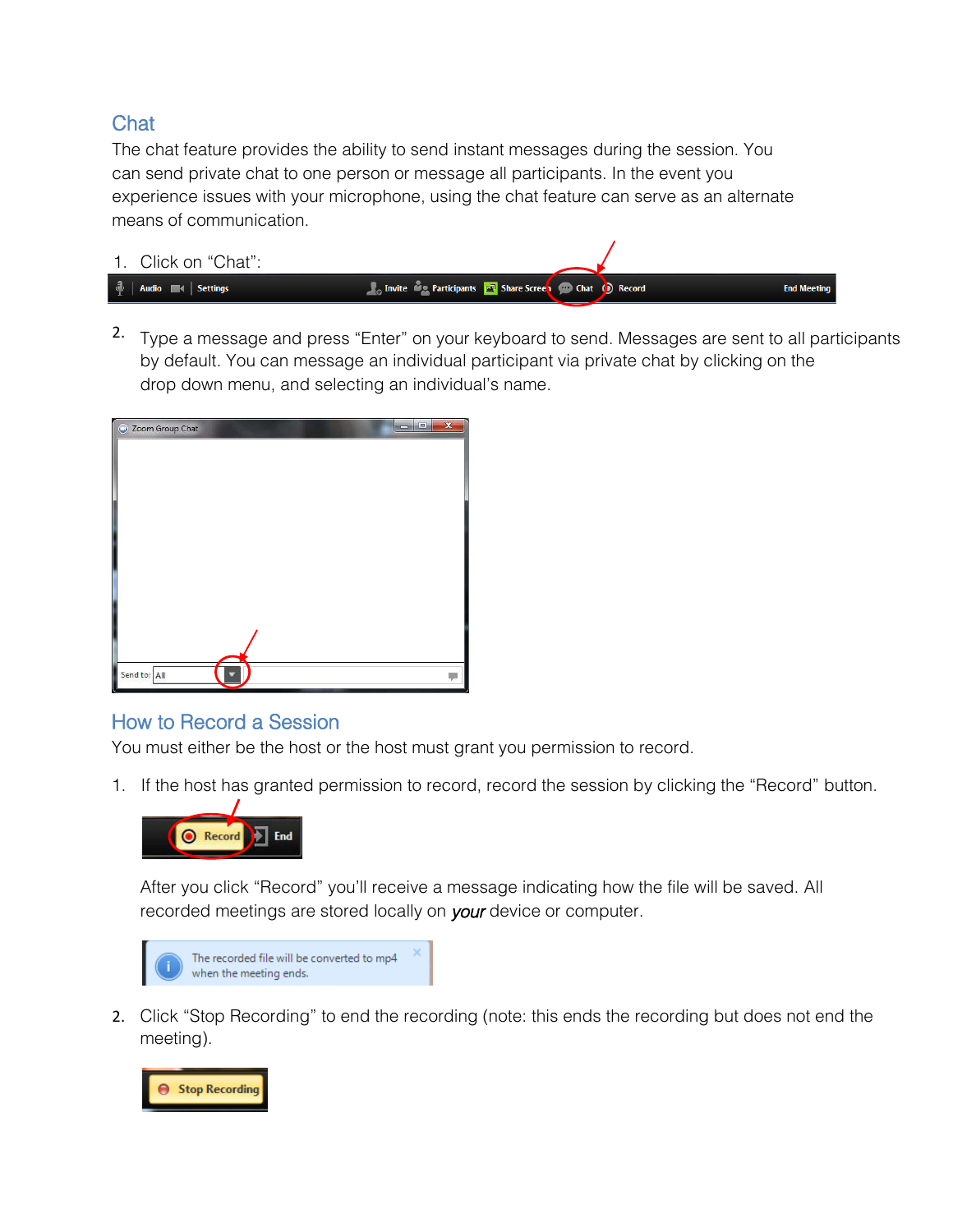## How to Configure the Settings

You can find the Settings tab in the main dialog box or in the meeting menu bar. After clicking Settings, you will have the following options:

| $\Box$                     |                        | Settings                                              | × |
|----------------------------|------------------------|-------------------------------------------------------|---|
| <b>Audio</b>               | <b>Audio</b>           |                                                       |   |
| Video                      |                        |                                                       |   |
| General<br>-o <sup>0</sup> |                        |                                                       |   |
| Feedback<br>⊟              | Speakers               | <b>Test Speaker</b><br>Speakers (High Definition Audi |   |
| Recording<br>∣⊧            | <b>Volume</b>          |                                                       |   |
| Account<br>54              |                        |                                                       |   |
|                            | J<br><b>Microphone</b> | <b>Test Mic</b><br>Microphone (HD Pro Webcam          |   |
|                            | <b>Volume</b>          | Automatically adjust microphone                       |   |

- Audio: Test, select, and adjust your speakers and microphone
- Video: Select and test your video camera
- General: You can select additional preferences, such as how Zoom appears when it is launched
- Feedback: Use this option to send questions, comments, or feedback to Zoom
- Recording: Here you can browse/open your stored recordings and edit where recordings are stored on your computer (all recordings are stored on your local device/computer)

## The Zoom Mobile App

The Zoom mobile app is available for both iOS and Android devices.

- For iOS, search "Zoom" on Apple AppStore or open Safari, and enter zoom.us. It will di[rect you to http://itunes.apple.com/us/app/zoom.us-cloud-video-meeting](http://itunes.apple.com/us/app/zoom.us-cloud-video-meetings/id546505307)s/ id546505307.
- [For Android, search "Zoom Meetings" on Google Play. It will direct](https://play.google.com/store/apps/details?id=us.zoom.videomeetings) you to https://play.google.com/store/apps/details?id=us.zoom.videomeetings.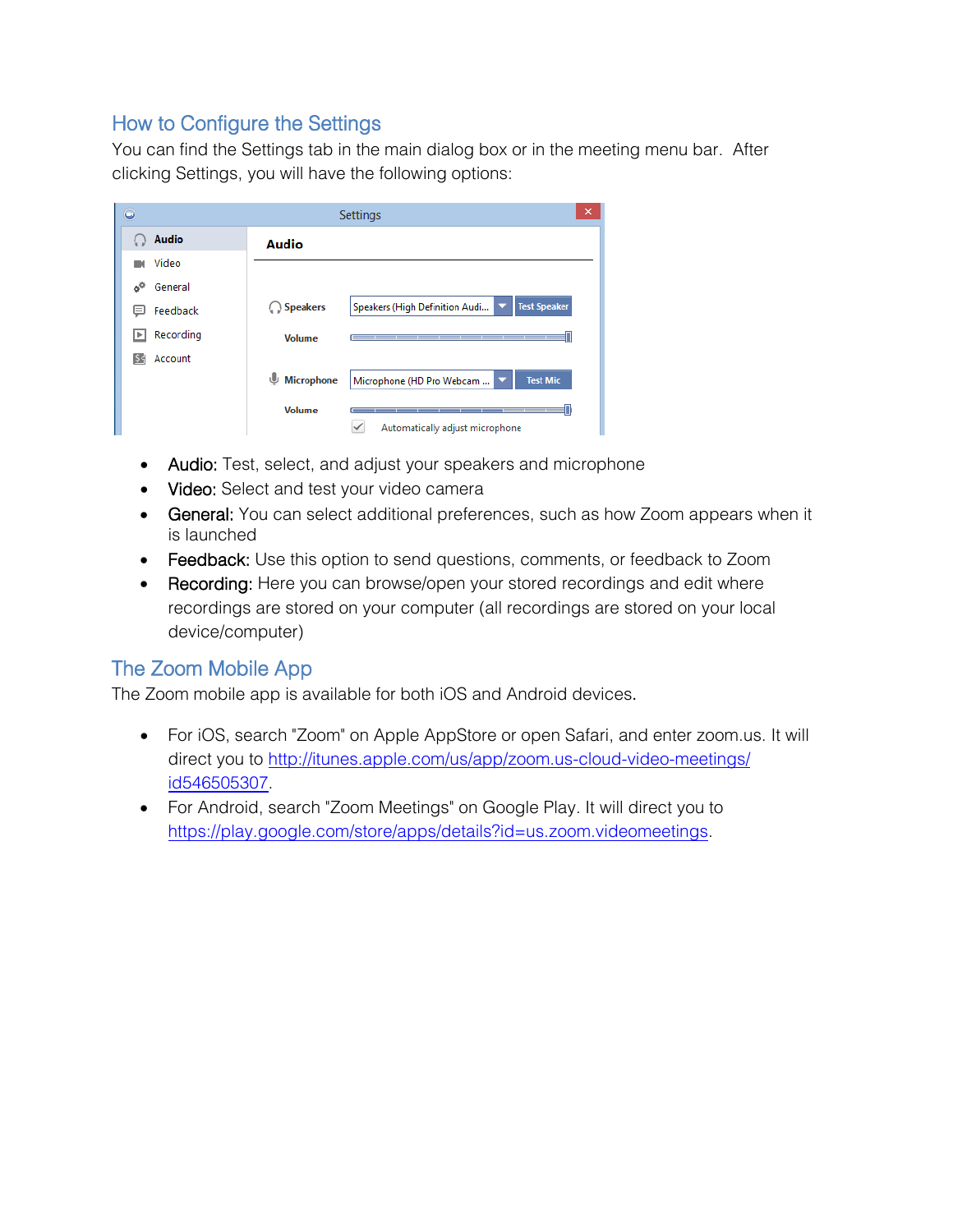## Get Help with Zoom

## Common Zoom Troubleshooting Steps

The following steps should be used to help correct issues while using Zoom. To engage in the smoothest possible meetings, close any applications you don't need to use for the meetin[g itself. You can als](https://support.zoom.us/hc/en-us)o visit Zoom's support site for additional instructions. Note: Screenshots may vary depending on what version of Zoom you're using.

#### Audio Issues

- 1. Can't hear the other participants in the meeting?
	- a. Make sure your computer speaker volume is turned up.
	- b. Make sure your speakers are selected for the active output in Zoom.
		- In the Zoom meeting, Choose Audio > Audio Settings

| <b>Audio</b><br><b>Video</b>                                      |  |
|-------------------------------------------------------------------|--|
| Audio Conference                                                  |  |
| You are using computer audio now<br><b>Mute My Audio</b>          |  |
| ▼ Use Computer Mic & Speakers                                     |  |
| <b>Disconnect Computer Audio</b><br><b>Audio Settings</b>         |  |
| Automatically connect audio using computer when joining a meeting |  |
| Use Telephone                                                     |  |

 Click the Test Speaker button, if you hear audio this is setup correctly. If you do not hear audio, use the drop down box and select a different output and press Test Speaker again. Repeat this step until you hear audio.

| <b>Settings</b>     | x                                                                 |
|---------------------|-------------------------------------------------------------------|
| <b>Audio</b>        | <b>Test Computer Audio</b>                                        |
| Video               | Click Test Speaker to make sure you can hear others               |
| General<br>$\phi^0$ |                                                                   |
| Feedback<br>$=$     | <b>Test Speaker</b><br>Speakers / Headphones (IDT High Definition |
| Recording<br>Þ      | <b>Volume</b><br>________<br>_____                                |
| Account<br>54       |                                                                   |
|                     | <b>Test Mic</b><br>Microphone Array (IDT High Definition Audio    |
|                     | <b>Volume</b>                                                     |
|                     | Automatically adjust microphone                                   |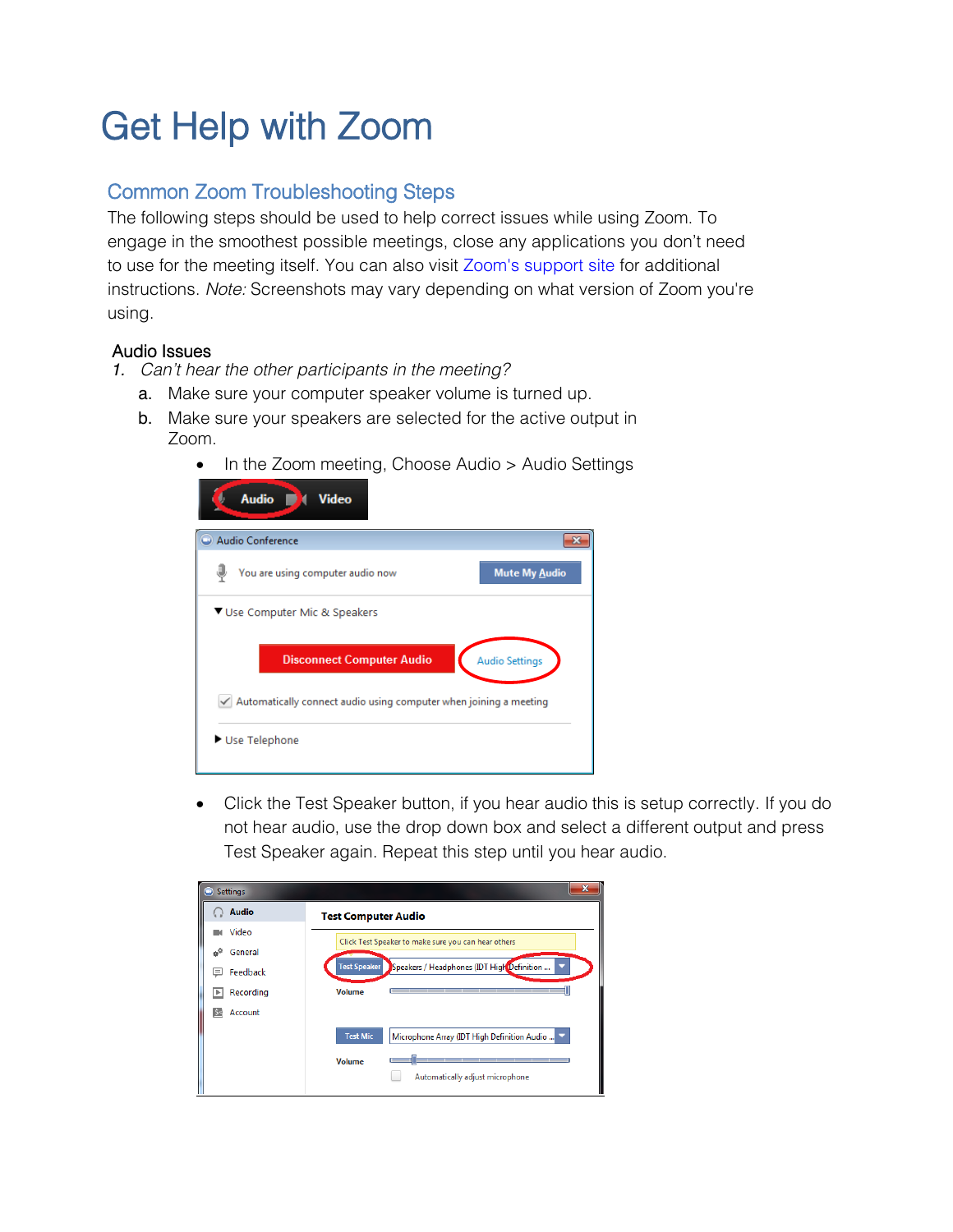- 2. Other participants can't hear you?
	- a. Make sure you have the correct internal/external microphone setup in Zoom.
		- In the Zoom meeting, Choose Audio > Audio Settings

| <b>Mute My Audio</b><br>You are using computer audio now<br>▼ Use Computer Mic & Speakers |  |
|-------------------------------------------------------------------------------------------|--|
|                                                                                           |  |
|                                                                                           |  |
|                                                                                           |  |
| <b>Disconnect Computer Audio</b><br><b>Audio Settings</b>                                 |  |
| $\checkmark$ Automatically connect audio using computer when joining a meeting            |  |

 Click the Test Mic button; you should see blue bars in the volume meter and your test message will be replayed through the speakers.

| Settings        | $\mathbf{x}$                                                                                                                                                              |
|-----------------|---------------------------------------------------------------------------------------------------------------------------------------------------------------------------|
| <b>Audio</b>    | <b>Test Computer Audio</b>                                                                                                                                                |
| Video           | Click Test Speaker to make sure you can hear others                                                                                                                       |
| ۵º<br>General   |                                                                                                                                                                           |
| Feedback        | <b>Test Speaker</b><br>Speakers / Headphones (IDT High Definition                                                                                                         |
| Recording<br>٠  | <b>Volume</b><br>_________                                                                                                                                                |
| Account<br> \$≮ | <b>Test Mic</b><br>Microphone Array (IDT High Definition Qudio<br><b>Contract Contract Contract Contract Contract</b><br><b>Volume</b><br>Automatically adjust microphone |

- If you do not see the blue volume meter bars or hear the audio message your recorded, use the drop down box and select another mic and repeat the process.
- 3. Do the other participants hear echo when you talk?

If so, this means that you are the source of the echo. You have two options:

- a. Adjust your microphone sensitivity (and, if possible, increase the distance between the microphone and the speakers.
	- In the Zoom meeting, Choose Audio > Audio Settings

![](_page_7_Picture_11.jpeg)